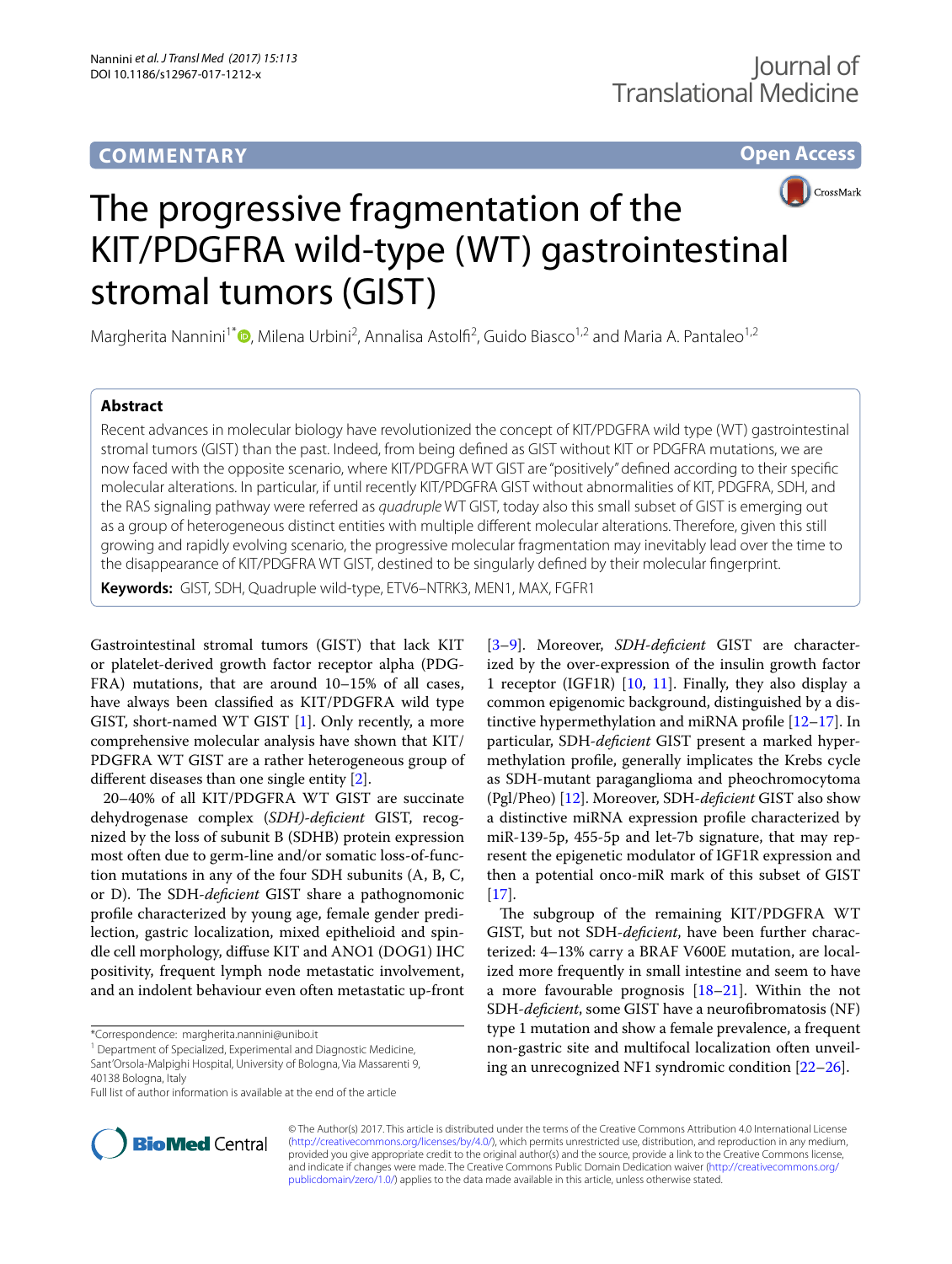Half of the KIT or PDGFRA WT GIST have been identifed to be either SDH-defcient or BRAF/RAS/NF1 mutated, but the other half has still remains orphan of a specifc molecular event and thus has been named as *quadruple* WT-GIST [[27\]](#page-3-1). However, the transcriptome profle of this small subgroup is so profoundly diferent from the other GIST, either KIT/PDGFRA WT or -mutated GIST, that *quadruple WT* GIST could represent another unique group within the family of GIST [[28\]](#page-3-2).

Nevertheless, recently it has been shown that *quadruple* WT GIST have a greater molecular heterogeneity, with many diferent and probably mutually exclusive mutational events (Fig. [1\)](#page-1-0). The presence of an ETV6-NTRK3 gene fusion has been frstly described in a case of rectal *quadruple* WT GIST [\[29](#page-3-3)]. The same translocation have been also reported in a colon primary *quadruple* WT GIST [[30\]](#page-3-4). Moreover, two fusion genes involving FGFR1 were reported in three cases of *quadruple* WT GIST (FGFR1–HOOK3 and FGFR1–TACC1) [\[30](#page-3-4)]. Recently, other fusion events (KIT–PDGFRA, MARK2- PPFIA1 and SPRED2-NELFCD) have also been detected [[31,](#page-3-5) [32](#page-3-6)]. Finally, relevant somatic mutations, including TP53, MEN1, MAX, CHD4, FGFR1, CTDNN2, CBL, ARID1A, BCOR and APC were also identifed [[30](#page-3-4)[–33](#page-3-7)]. Interestingly, MEN1 and MAX mutations, along with NF1 and SDH, further extend the list of genes detected in

KIT/PDGFRA WT GIST, genes which are characteristic for neuroendocrine tumors. Moreover, detection of high expression level of genes involved in the neural commitment process, such ASCL1 and EPHA4, further support the hypothesis of a neuroendocrine like signature for some *quadruple* WT GIST [\[32](#page-3-6)].

Given the recent fndings, also *quadruple* WT GIST, the small subset of GIST that lack abnormalities of KIT, PDGFRA, SDH, and the RAS signalling pathway, can be considered as a group of heterogeneous single entities with different molecular alterations. Therefore, a different scenario than expected is emerging. Despite their unquestionable GIST morphology, given this marked molecular heterogeneity, *quadruple* WT GIST could be a diferent disease than GIST. Otherwise, trusting unquestionable GIST morphology, it could be argued that *quadruple* WT GIST may arise from a distinct population of pluripotent interstitial cells of Cajal (ICC) [\[34](#page-3-8), [35\]](#page-3-9), or that they may share a molecular driver at the epigenomic level, given their homogeneous gene expression profle.

If in the past KIT/PDGFRA WT GIST has been for long "negatively" defned by exclusion, we are now faced with the opposite scenario, where KIT/PDGFRA WT GIST are "positively" defned according to their specifc molecular alterations. Over the time, this is inevitably leading to a progressive fragmentation of the KIT/PDG-FRA WT GIST, until make them disappearing.

<span id="page-1-0"></span>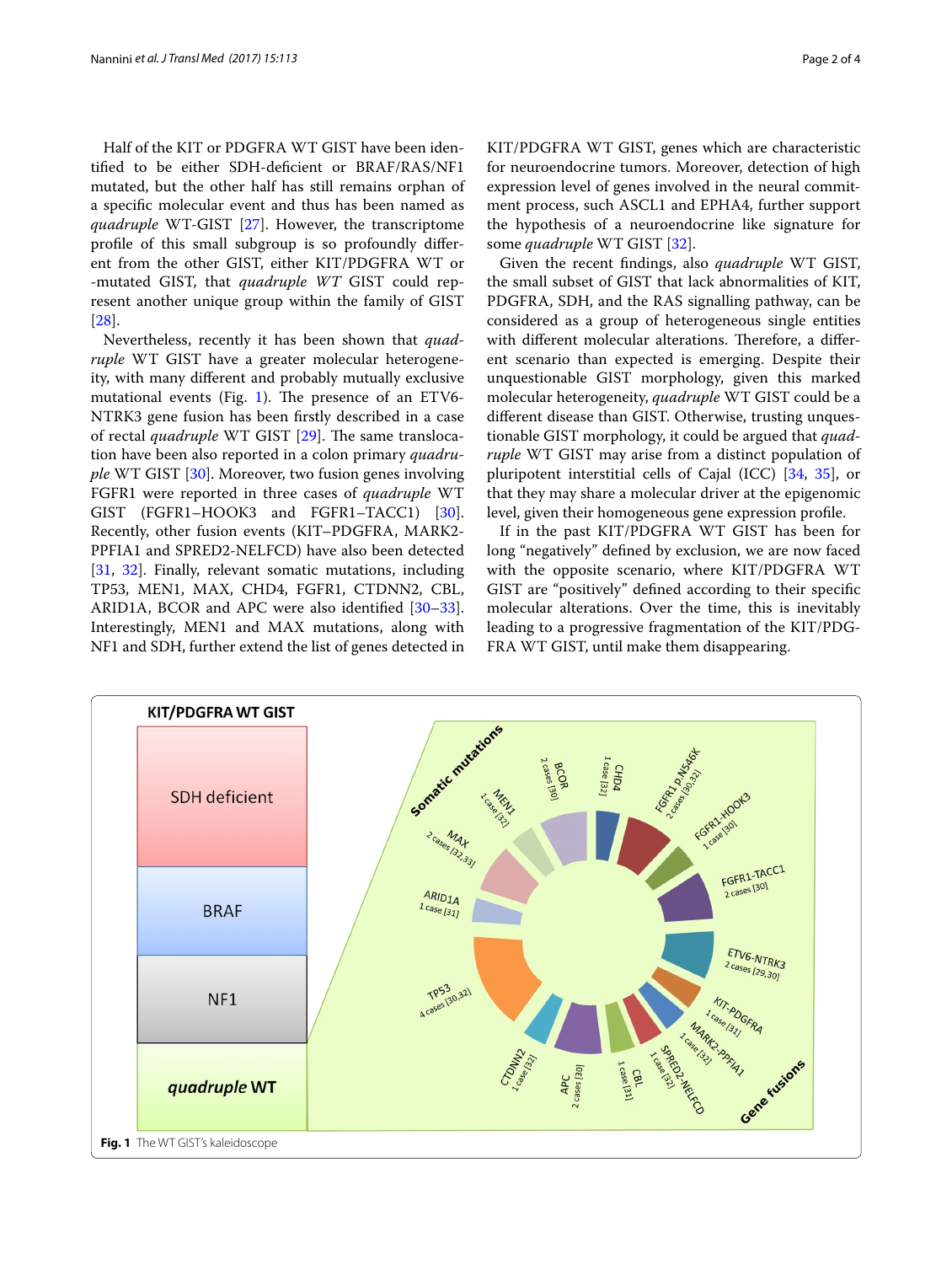#### **Abbreviations**

GIST: gastrointestinal stromal tumors; PDGFRA: platelet-derived growth factor receptor alpha; WT: wild type; NF1: neurofbromatosis type 1; ICC: interstitial cells of Cajal; SDH: succinate dehydrogenase.

#### **Authors' contributions**

MN has made substantial contributions to conception of the manuscript and drafted the fnal manuscript. MU has carried out the fgure. AA, GB, MAP have been involved in revising the manuscript critically for important intellectual content and have given fnal approval of the version to be published. All authors read and approved the fnal manuscript.

#### **Author details**

<sup>1</sup> Department of Specialized, Experimental and Diagnostic Medicine, Sant'Orsola-Malpighi Hospital, University of Bologna, Via Massarenti 9, 40138 Bologna, Italy. <sup>2</sup> "Giorgio Prodi" Cancer Research Center, University of Bologna, Bologna, Italy.

#### **Acknowledgements**

Not applicable.

#### **Competing interests**

The authors declare that they have no competing interests.

#### **Publisher's Note**

Springer Nature remains neutral with regard to jurisdictional claims in published maps and institutional afliations.

Received: 20 February 2017 Accepted: 16 May 2017 Published online: 23 May 2017

#### **References**

- <span id="page-2-0"></span>1. Corless CL, Fletcher JA, Heinrich MC. Biology of gastrointestinal stromal tumors. J Clin Oncol. 2004;22:3813–25.
- <span id="page-2-1"></span>2. Nannini M, Biasco G, Astolf A, Pantaleo MA. An overview on molecular biology of KIT/PDGFRA wild type (WT) gastrointestinal stromal tumours (GIST). J Med Genet. 2013;50:653–61.
- <span id="page-2-2"></span>3. Gill AJ, Chou A, Vilain R, Clarkson A, Lui M, Jin R, Tobias V, Samra J, Goldstein D, Smith C, Sioson L, Parker N, Smith RC, Sywak M, Sidhu SB, Wyatt JM, Robinson BG, Eckstein RP, Benn DE, Clifton-Bligh RJ. Immunohistochemistry for SDHB divides gastrointestinal stromal tumors (GISTs) into 2 distinct types. Am J Surg Pathol. 2010;34:636–44.
- Janeway KA, Kim SY, Lodish M, Nosé V, Rustin P, Gaal J, Dahia PL, Liegl B, Ball ER, Raygada M, Lai AH, Kelly L, Hornick JL, NIH Pediatric and Wild-Type GIST Clinic, O'Sullivan M, de Krijger RR, Dinjens WN, Demetri GD, Antonescu CR, Fletcher JA, Helman L, Stratakis CA. Defects in succinate dehydrogenase in gastrointestinal stromal tumors lacking KIT and PDG-FRA mutations. Proc Natl Acad Sci USA. 2011;108:314–8.
- 5. Miettinen M, Wang ZF, Sarlomo-Rikala M, Osuch C, Rutkowski P, Lasota J. Succinate dehydrogenase-defcient GISTs: a clinicopathologic, immunohistochemical, and molecular genetic study of 66 gastric GISTs with predilection to young age. Am J Surg Pathol. 2011;35:1712–21.
- 6. Pantaleo MA, Astolf A, Urbini M, Nannini M, Paterini P, Indio V, Saponara M, Formica S, Ceccarelli C, Casadio R, Rossi G, Bertolini F, Santini D, Pirini MG, Fiorentino M, Basso U, Biasco G, GIST Study Group. Analysis of all subunits, SDHA, SDHB, SDHC, SDHD, of the succinate dehydrogenase complex in KIT/PDGFRA wild-type GIST. Eur J Hum Genet. 2014;22:32–9.
- 7. Pantaleo MA, Astolf A, Indio V, Moore R, Thiessen N, Heinrich MC, Gnocchi C, Santini D, Catena F, Formica S, Martelli PL, Casadio R, Pession A, Biasco G. SDHA loss-of-function mutations in KIT-PDGFRA wild-type gastrointestinal stromal tumors identifed by massively parallel sequencing. J Natl Cancer Inst. 2011;103:983–7.
- 8. Miettinen M, Killian JK, Wang ZF, Lasota J, Lau C, Jones L, Walker R, Pineda M, Zhu YJ, Kim SY, Helman L, Meltzer P. Immunohistochemical loss of succinate dehydrogenase subunit A (SDHA) in gastrointestinal stromal tumors (GISTs) signals SDHA germline mutation. Am J Surg Pathol. 2013;37:234–40.
- <span id="page-2-3"></span>9. Pantaleo MA, Lolli C, Nannini M, Astolf A, Indio V, Saponara M, Urbini M, La Rovere S, Gill A, Goldstein D, Ceccarelli C, Santini D, Rossi G, Fiorentino M, Di Scioscio V, Fusaroli P, Mandrioli A, Gatto L, Catena F, Basso U, Ercolani G, Pinna AD, Biasco G. Good survival outcome of metastatic SDH-defcient gastrointestinal stromal tumors harboring SDHA mutations. Genet Med. 2015;17:391–5.
- <span id="page-2-4"></span>10. Nannini M, Astolf A, Paterini P, Urbini M, Santini D, Catena F, Indio V, Casadio R, Pinna AD, Biasco G, Pantaleo MA. Expression of IGF-1 receptor in KIT/PDGF receptor-α wild-type gastrointestinal stromal tumors with succinate dehydrogenase complex dysfunction. Future Oncol. 2013;9:121–6.
- <span id="page-2-5"></span>11. Belinsky MG, Rink L, Flieder DB, Jahromi MS, Schifman JD, Godwin AK, Mehren Mv. Overexpression of insulin-like growth factor 1 receptor and frequent mutational inactivation of SDHA in wild-type SDHBnegative gastrointestinal stromal tumors. Genes Chromosom Cancer. 2013;52:214–24.
- <span id="page-2-6"></span>12. Killian JK, Kim SY, Miettinen M, Smith C, Merino M, Tsokos M, Quezado M, Smith WI Jr, Jahromi MS, Xekouki P, Szarek E, Walker RL, Lasota J, Rafeld M, Klotzle B, Wang Z, Jones L, Zhu Y, Wang Y, Waterfall JJ, O'Sullivan MJ, Bibikova M, Pacak K, Stratakis C, Janeway KA, Schifman JD, Fan JB, Helman L, Meltzer PS. Succinate dehydrogenase mutation underlies global epigenomic divergence in gastrointestinal stromal tumor. Cancer Discov. 2013;6:648–57.
- 13. Mason EF, Hornick JL. Succinate dehydrogenase defciency is associated with decreased 5-hydroxymethylcytosine production in gastrointestinal stromal tumors: implications for mechanisms of tumorigenesis. Mod Pathol. 2013;26:1492–7.
- 14. Killian JK, Miettinen M, Walker RL, Wang Y, Zhu YJ, Waterfall JJ, Noyes N, Retnakumar P, Yang Z, Smith WI Jr, Killian MS, Lau CC, Pineda M, Walling J, Stevenson H, Smith C, Wang Z, Lasota J, Kim SY, Boikos SA, Helman LJ, Meltzer PS. Recurrent epimutation of SDHC in gastrointestinal stromal tumors. Sci Transl Med. 2014;6:268.
- 15. Urbini M, Astolf A, Indio V, Heinrich MC, Corless CL, Nannini M, Ravegnini G, Biasco G, Pantaleo MA. SDHC methylation in gastrointestinal stromal tumors (GIST): a case report. BMC Med Genet. 2015;16:87.
- 16. Kelly L, Bryan K, Kim SY, Janeway KA, Killian JK, Schildhaus HU, Miettinen M, Helman L, Meltzer PS, van de Rijn M, Debiec-Rychter M, O'Sullivan M, NIH Pediatric and Wild-Type GIST Clinic. Post-transcriptional dysregulation by miRNAs is implicated in the pathogenesis of gastrointestinal stromal tumor [GIST]. PLoS ONE. 2013;8:e64102.
- <span id="page-2-7"></span>17. Pantaleo MA, Ravegnini G, Astolf A, Simeon V, Nannini M, Saponara M, Urbini M, Gatto L, Indio V, Sammarini G, Santini D, Ferracin M, Negrini M, Hrelia P, Biasco G, Angelini S. Integrating miRNA and gene expression profling analysis revealed regulatory networks in gastrointestinal stromal tumors. Epigenomics. 2016;8:1347–66.
- <span id="page-2-8"></span>18. Agaimy A, Terracciano LM, Dirnhofer S, Tornillo L, Foerster A, Hartmann A, Bihl MP. V600E BRAF mutations are alternative early molecular events in a subset of KIT/PDGFRA wild-type gastrointestinal stromal tumours. J Clin Pathol. 2009;62:613–6.
- 19. Daniels M, Lurkin I, Pauli R, Erbstösser E, Hildebrandt U, Hellwig K, Zschille U, Lüders P, Krüger G, Knolle J, Stengel B, Prall F, Hertel K, Lobeck H, Popp B, Theissig F, Wünsch P, Zwarthoff E, Agaimy A, Schneider-Stock R. Spectrum of KIT/PDGFRA/BRAF mutations and Phosphatidylinositol-3-Kinase pathway gene alterations in gastrointestinal stromal tumors (GIST). Cancer Lett. 2011;312:43–54.
- 20. Rossi S, Gasparotto D, Miceli R, Toffolatti L, Gallina G, Scaramel E, Marzotto A, Boscato E, Messerini L, Bearzi I, Mazzoleni G, Capella C, Arrigoni G, Sonzogni A, Sidoni A, Mariani L, Amore P, Gronchi A, Casali PG, Maestro R, Dei Tos AP. KIT, PDGFRA, and BRAF mutational spectrum impacts on the natural history of imatinib-naive localized GIST: a population-based study. Am J Surg Pathol. 2015;39:922–30.
- <span id="page-2-9"></span>21. Jasek K, Buzalkova V, Minarik G, Stanclova A, Szepe P, Plank L, Lasabova Z. Detection of mutations in the BRAF gene in patients with KIT and PDGFRA wild-type gastrointestinal stromal tumors. Virchows Arch. 2017;470:29–36.
- <span id="page-2-10"></span>22. Andersson J, Sihto H, Meis-Kindblom JM, Joensuu H, Nupponen N, Kindblom LG. NF1-associated gastrointestinal stromal tumors have unique clinical, phenotypic, and genotypic characteristics. Am J Surg Pathol. 2005;29:1170–6.
- 23. Miettinen M, Fetsch JF, Sobin LH, Lasota J. Gastrointestinal stromal tumors in patients with neurofbromatosis 1: a clinicopathologic and molecular genetic study of 45 cases. Am J Surg Pathol. 2006;30:90–6.